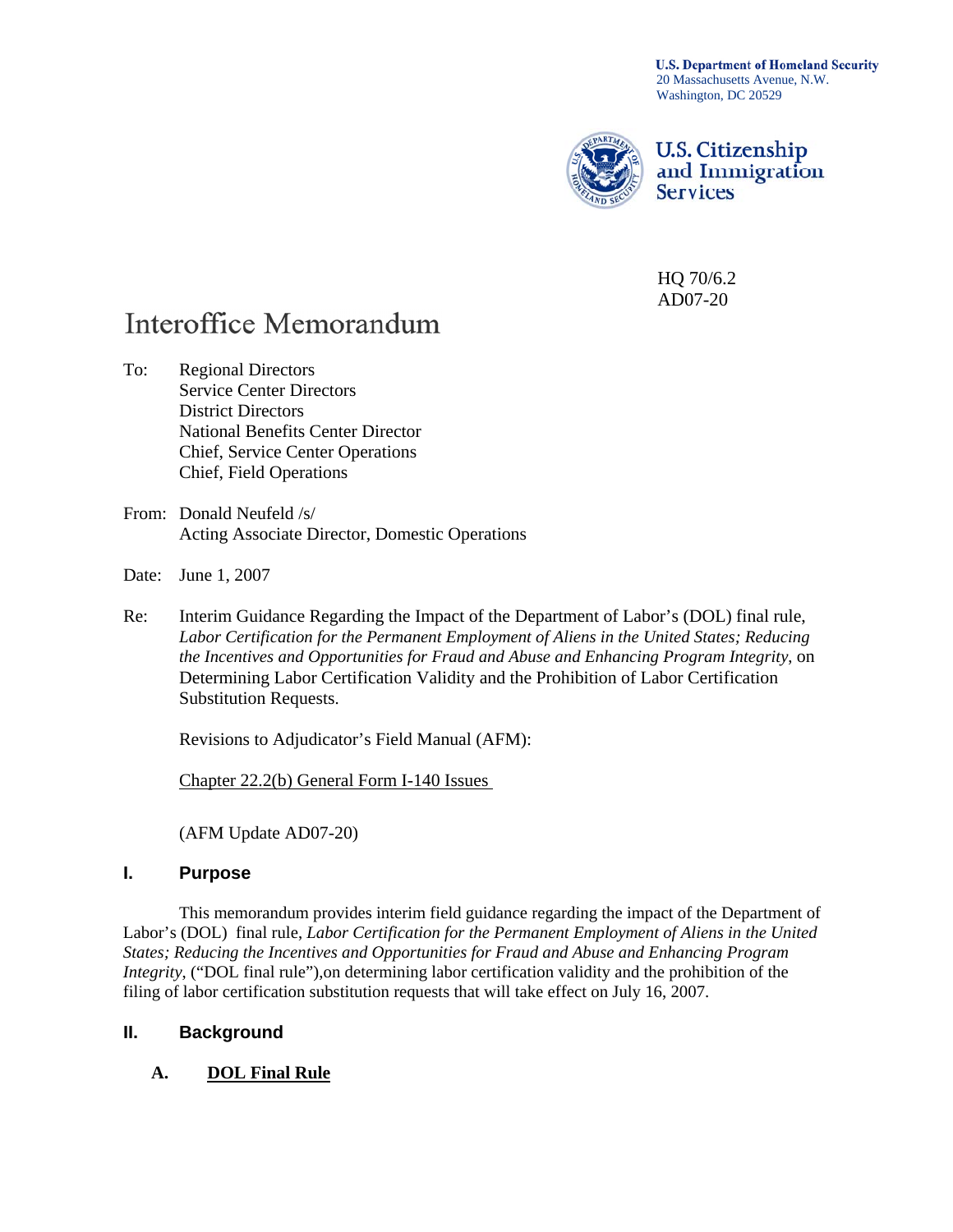Section 203(b) of the Immigration and Nationality Act (Act), 8 U.S.C. 1153(b), establishes the categories of aliens who may be classified as employment-based immigrants and allocates the allowable number of visas in a given fiscal year among those categories. Section  $212(a)(5)(A)(i)$  of the Act, 8 U.S.C.  $1182(a)(5)(A)(i)$ , conditions the issuance of employment visas by providing that no alien may be admitted to the United States for permanent employment unless the Secretary of Labor certifies that:

(I) there are not sufficient workers who are able, willing, qualified … and available at the time of application for a visa and admission to the United States and at the place where the alien is to perform such skilled or unskilled labor, and

(II) the employment of such alien will not adversely affect the wages and working conditions of workers in the United States similarly employed.

 To hire permanent alien workers, U.S. employers generally must engage in a multi-step process that involves USCIS, DOL and the Department of State (DOS). The first step often begins with the U.S. employer filing a labor certification application ETA Form 750, Application for Alien Employment Certification, or ETA Form 9089, Application for Permanent Employment Certification, with DOL. DOL has established procedures for obtaining labor certifications under 20 CFR part 656. This part was amended by the DOL Program Electronic Review Management System (PERM) final rule published December 27, 2004, which took effect on March 28, 2005 (69 FR 77326). PERM is an attestation based system for filing and processing of labor certification applications.

 To obtain a labor certification, a U.S. employer must demonstrate to DOL, through a test of the labor market, that there are no able, willing, and qualified U.S. workers who are available to fill the proffered position in the geographic area where the job opportunity is located. The employer must also demonstrate that the employment of the alien will not adversely affect the wages and working conditions of similarly employed U.S. workers. After a review, DOL may either approve or deny the labor certification application.

 After receiving a labor certification, a U.S. employer must file a Form I-140, Immigrant Petition for Alien Worker, with USCIS for a prospective permanent alien to demonstrate that the alien and job requirements fit into a qualifying immigrant visa classification. The statutory classifications that generally require a labor certification are found in section 203(b)(2) (members of the professions holding advanced degrees or aliens of exceptional ability) and in section 203(b)(3) (skilled workers, professionals and other workers) of the Act.

USCIS reviews the approved labor certification in conjunction with the Form I-140 and other supporting documents to evaluate whether the position being offered to the alien worker is the same as the position specified on the labor certification and that the minimum level of education and work experience stated on the labor certification qualifies the position for the immigrant classification requested. In addition, the alien worker's education, training and work experience are evaluated by USCIS to determine whether the particular alien worker meets the job requirements specified on the labor certification. The date the labor certification application was filed with DOL is used to establish the priority in which an immigrant visa will be made available to the alien worker.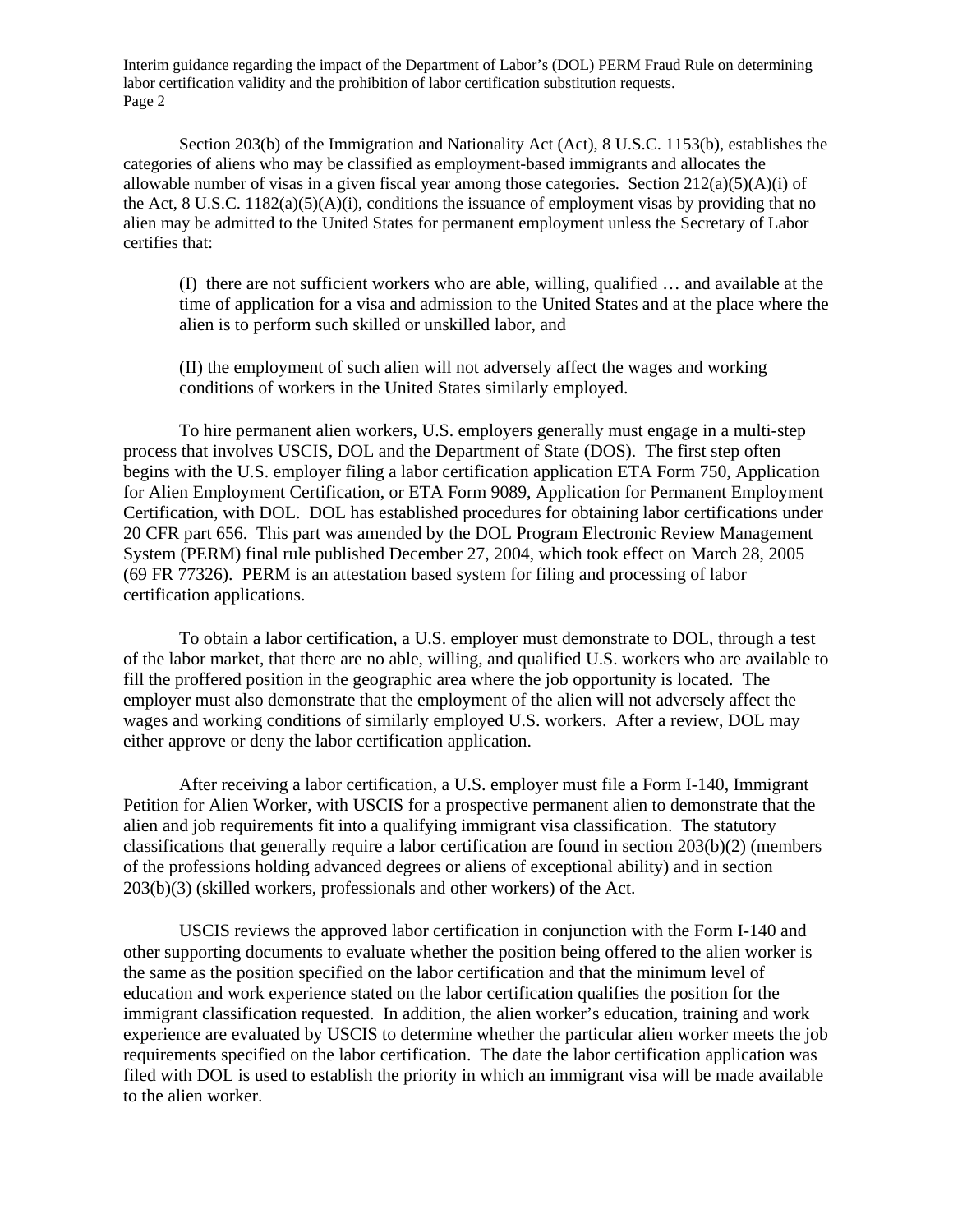Upon the filing or approval of the Form I-140 by USCIS, the alien, if already in the United States, may be able to file a Form I-485, Application to Register Permanent Residence or Adjust Status, in order to obtain lawful permanent resident status provided his or her priority date is current. In the alternative, upon approval of the Form I-140, the alien may apply for an immigrant visa by filing an Application for Immigrant Visa and Alien Registration, Form DS-230, with DOS and gain lawful permanent resident status upon admission to the United States with an immigrant visa, provided his or her priority date is current.

 Historically, USCIS and DOL have allowed U.S. employers to substitute an alien named on a pending or approved labor certification with another prospective alien employee while maintaining the previously established "priority date". Labor certification substitution could occur either while the labor certification application was pending at DOL or while a Form I-140, filed with an approved labor certification, was pending with USCIS.

DOL recently amended the administrative regulations at 20 CFR part 656 through a final rule-making published on May 17, 2007, which will take effect on July 16, 2007 (71 FR 27904) ("DOL final rule"). The DOL final rule includes several provisions that will significantly impact adjudication of Form I-140 petitions that require DOL-approved labor certifications as a supporting document. New 20 CFR 656.11 prohibits the alteration of any information contained in the labor certification after the labor certification application is filed with DOL, to include the substitution of alien beneficiaries on permanent labor certification applications and resulting certifications. New 20 CFR 656.30(b)(1) provides a 180-day validity period for approved labor certifications; employers will have 180 calendar days after the date of approval by DOL within which to file an approved permanent labor certification in support of a Form I-140 petition with USCIS. New 20 CFR 656.30(b)(2) establishes an implementation period for the continued validity of labor certifications that were or are approved by DOL prior to [insert effective date of the DOL final rule]; such labor certifications will have to be filed in support of an I-140 petition within 180 days after the effective date of the DOL final rule.

Another provision of the DOL final rule is the prohibition in new 20 CFR 656.12 of the sale, barter or purchase of permanent labor certifications and applications. The DOL final rule requires employers to pay the costs of preparing, filing and obtaining labor certifications. An employer's transfer to the alien beneficiary of the employer's costs incurred in the labor certification or application process will be prohibited by DOL, though the DOL final rule does allow an alien may pay his or her own legitimate costs in the permanent labor certification process, including attorneys' fees for representation of the alien. The sale, barter or purchase prohibition does not extend to fees paid for the filing of Form I-140 petitions and other relating applications, such as Form I-485 adjustment applications that are filed with USCIS or after the approval of the labor certification application or for the payment of legal fees for representation in immigrant visa petition proceedings before USCIS.

#### **III. Field Guidance**

#### **A. I-140 Labor Certification Substitution Petitions**

#### **1. Substitution Petitions filed prior to the effective date of the DOL Final Rule**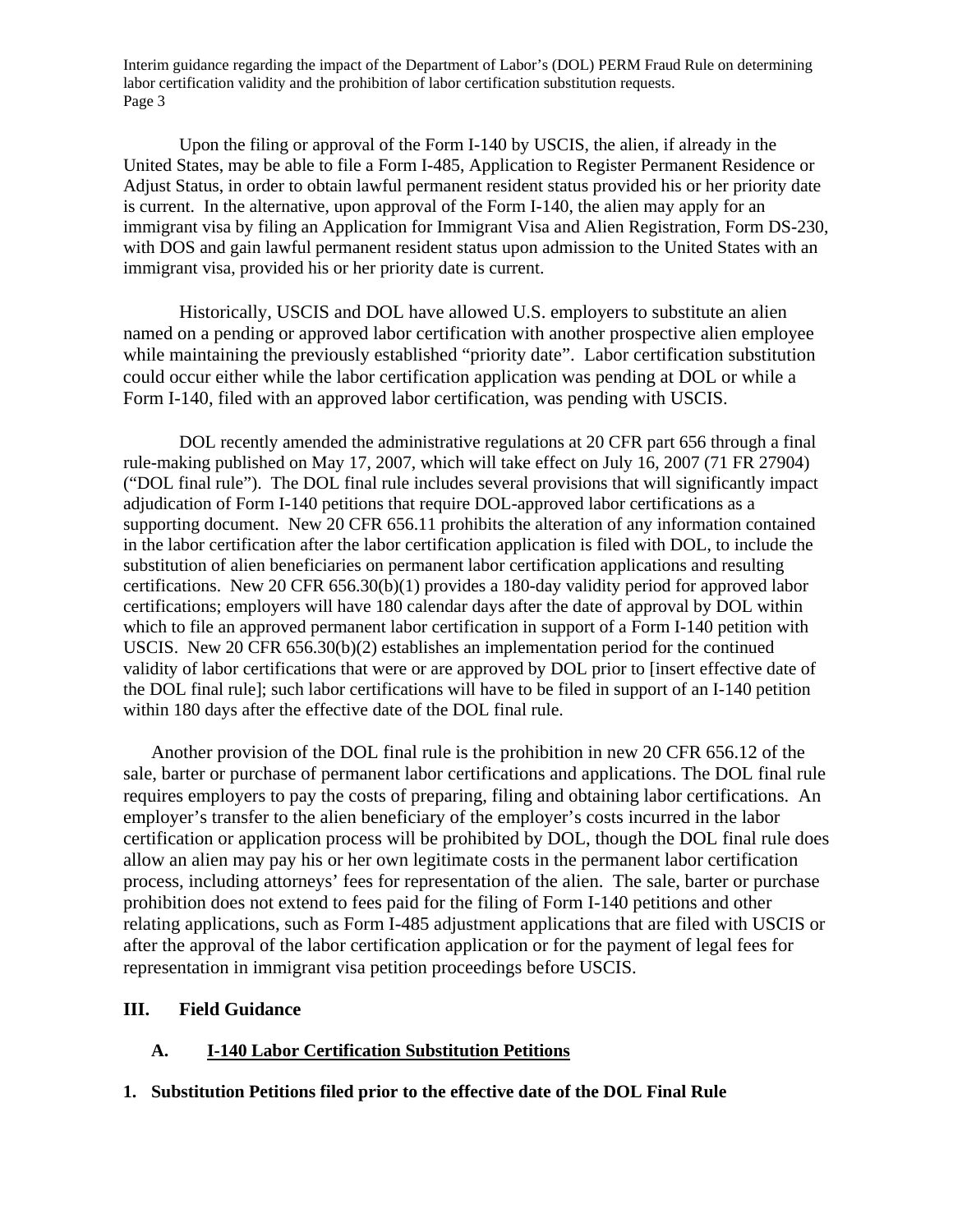USCIS will continue to accept Form I-140 petitions that request labor certification substitution that are filed prior to July 16, 2007. Form I-140 petitions that request labor certification substitution that are filed prior to July 16, 2007 will be adjudicated to completion according to the procedures outlined in the March 1996 DOL Delegation Memorandum of Understanding<sup>[1](#page-3-0)</sup>, to include the adjudication of any relating motions to reopen or reconsider, or an appeal (Form I-290B) by the Administrative Appeals Office (AAO).

USCIS will continue to reject all Form I-140 petitions that require an approved labor certification that are filed without the original labor certification, unless the original labor certification was previously filed in support of another Form I-140 petition or a duplicate labor certification is being requested by the petitioning employer.

#### **2. Substitution Petitions filed on or after the effective date of the DOL Final Rule**

 USCIS will reject all Form I-140 petitions requesting labor certification substitution that are filed on or after the effective date of the DOL final rule in accordance with new 20 CFR 656.11. Such petitions that are accepted by USCIS in error will be denied based on the fact that the petition was filed without a valid approved labor certification that identified the alien beneficiary on the Form I-140 petition as the alien named on the labor certification at the time that it was approved by  $DOL<sup>2</sup>$  $DOL<sup>2</sup>$  $DOL<sup>2</sup>$ . In accordance with 8 CFR 103.1(f)(3)(iii)(B), petitioning employers may not file an appeal of USCIS' decision to deny a Form I-140 petition that is filed without an approved labor certification issued by DOL that is in the name of an alien other than the alien named in the Form I-140 petition.

#### **B. Approved Labor Certification Validity**

 $\overline{a}$ 

 Approved labor certifications carried no expiration date and were valid indefinitely prior to the effective date of the DOL final rule. DOL has established an implementation period for the imposition of a validity period on labor certifications that were or are approved prior to the effective date of the rule, and a validity period for labor certifications that are approved on or after the effective date of the rule. An approved labor certification must be filed in support of a Form I-140 petition during the validity period established by DOL.

 USCIS will reject Form I-140 petitions that require an approved labor certification that are filed with a supporting approved labor certification that has expired. Such petitions that are accepted by USCIS in error will be denied based on the fact that the petition was filed without a valid approved labor certification.

 Exception: USCIS will continue to accept amended or duplicate Form I-140 petitions that are filed with a copy of a labor certification that is expired at the time the amended or duplicate Form I-140 petition is filed, if the original approved labor certification was filed in support of a

<span id="page-3-0"></span> $1$  See March 7, 1996 Memorandum of Understanding between the former Immigration and Naturalization Service (INS) and Employment and Training Administration (signed by Louis D. Crocetti, Jr., Associate Commissioner, Examinations, and Raymond Uhalde, Deputy Assistant Secretary for Employment and Training).

<span id="page-3-1"></span> $2$  Please note that some petitioning employers may have requested labor certification substitution during the labor certification application process with DOL. Labor certification substitution requests that are granted by DOL on or before the approval of the labor certification application do not impact the validity of the labor certification. Such an approved labor certification may be accepted in support of the Form I-140 petition filed on or after the effective date of the DOL final rule.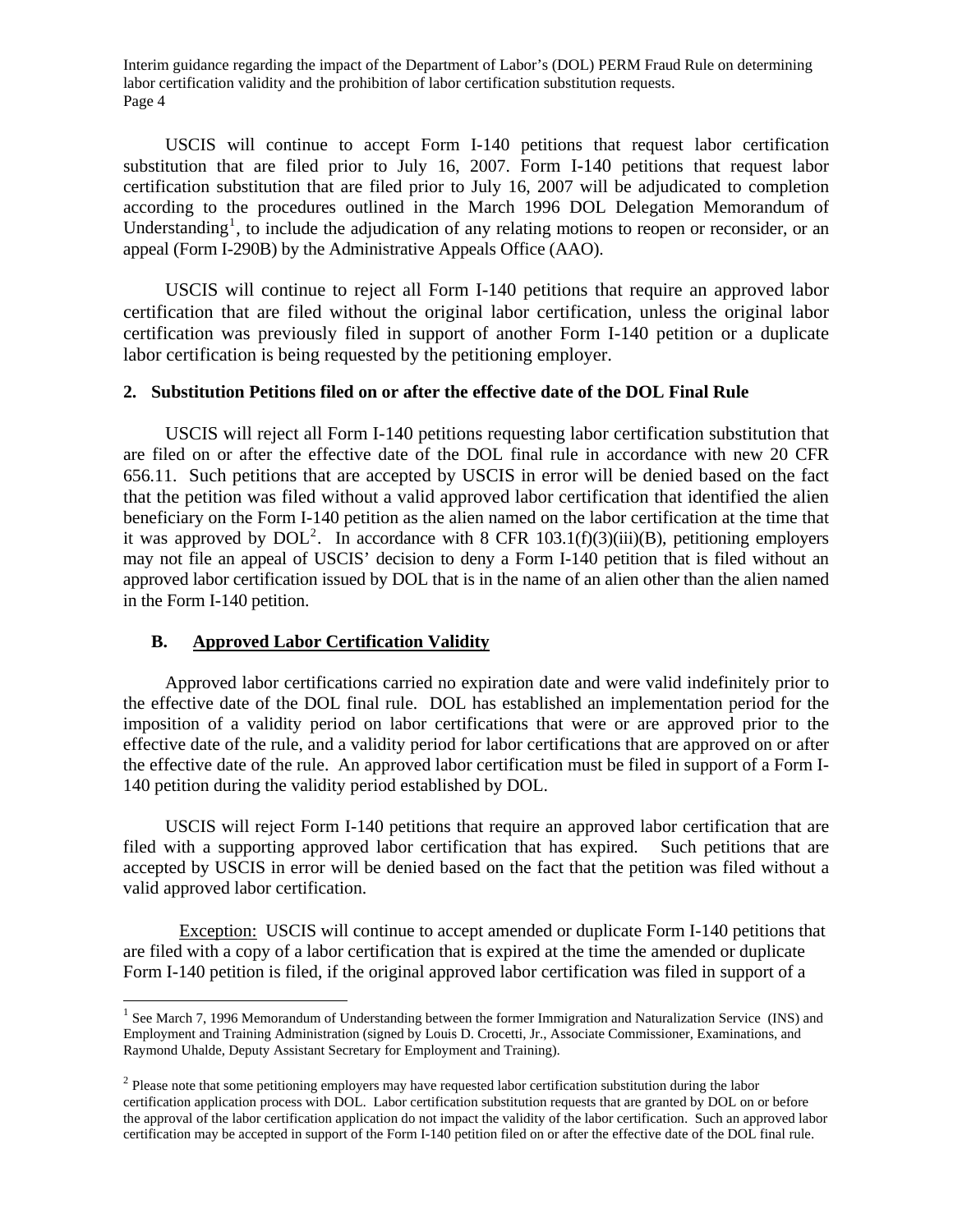previously filed petition during the labor certification's validity period. Such filings may occur when a new petition is required due to successor-in-interest, where the petitioning employer wishes to file a new petition subsequent to the denial, revocation or abandonment of the previously filed petition and the labor certification was not invalidated due to material misrepresentation or fraud relating to the labor certification application<sup>[3](#page-4-0)</sup>, in the instances where the amended petition is requesting a different visa classification than the visa classification requested in the previously filed petition, or when the previously filed Form I-140 petition has been determined to have been lost by USCIS or DOS.

 In accordance with 8 CFR 103.1(f)(3)(iii)(B), petitioning employers may not file an appeal of USCIS' decision to deny a Form I-140 petition that filed with an expired approved labor certification issued by DOL.

#### **1. Implementation Period for the Continued Validity of Labor Certifications that were or are Approved by DOL prior to [insert effective date of the DOL final rule]**

 New 20 CFR 656.30(b)(2) establishes an implementation period for the continued validity of labor certifications that were or are approved by DOL prior to [insert effective date of the DOL final rule]; such labor certifications will have to be filed in support of an I-140 petition within 180 calendar days after the effective date of the DOL final rule in order to be valid.

#### **2. Validity of Labor Certifications that are Approved by DOL after [insert effective date of the DOL final rule]**

 New 20 CFR 656.30(b)(1) provides a 180-day validity period for approved labor certifications. Petitioning employers will have 180 calendar days after the date of approval by DOL within which to file an approved permanent labor certification in support of a Form I-140 petition with USCIS.

#### **IV. Questions**

 Questions regarding this memorandum should be directed through channels to Alexandra Haskell in the Business and Trade Branch of Service Center Operations.

#### **V. AFM Update**

 $\overline{a}$ 

Accordingly, the Adjudicator's Field Manual is revised as follows:

 $\geq 1$ . Chapter 22.2 (b) is revised to read:

## **Chapter 22.2 Employment-Based Petitions**

In an employment-based immigrant visa petition, an employer must demonstrate to USCIS that the alien beneficiary is a foreign national qualified for the immigrant

<span id="page-4-0"></span><sup>&</sup>lt;sup>3</sup> See 20 CFR 656.31 for Form ETA-750s filed prior to March 28, 2005 or 20 CFR 656.30(d) for Form ETA-9089s filed on or after March 28, 2005.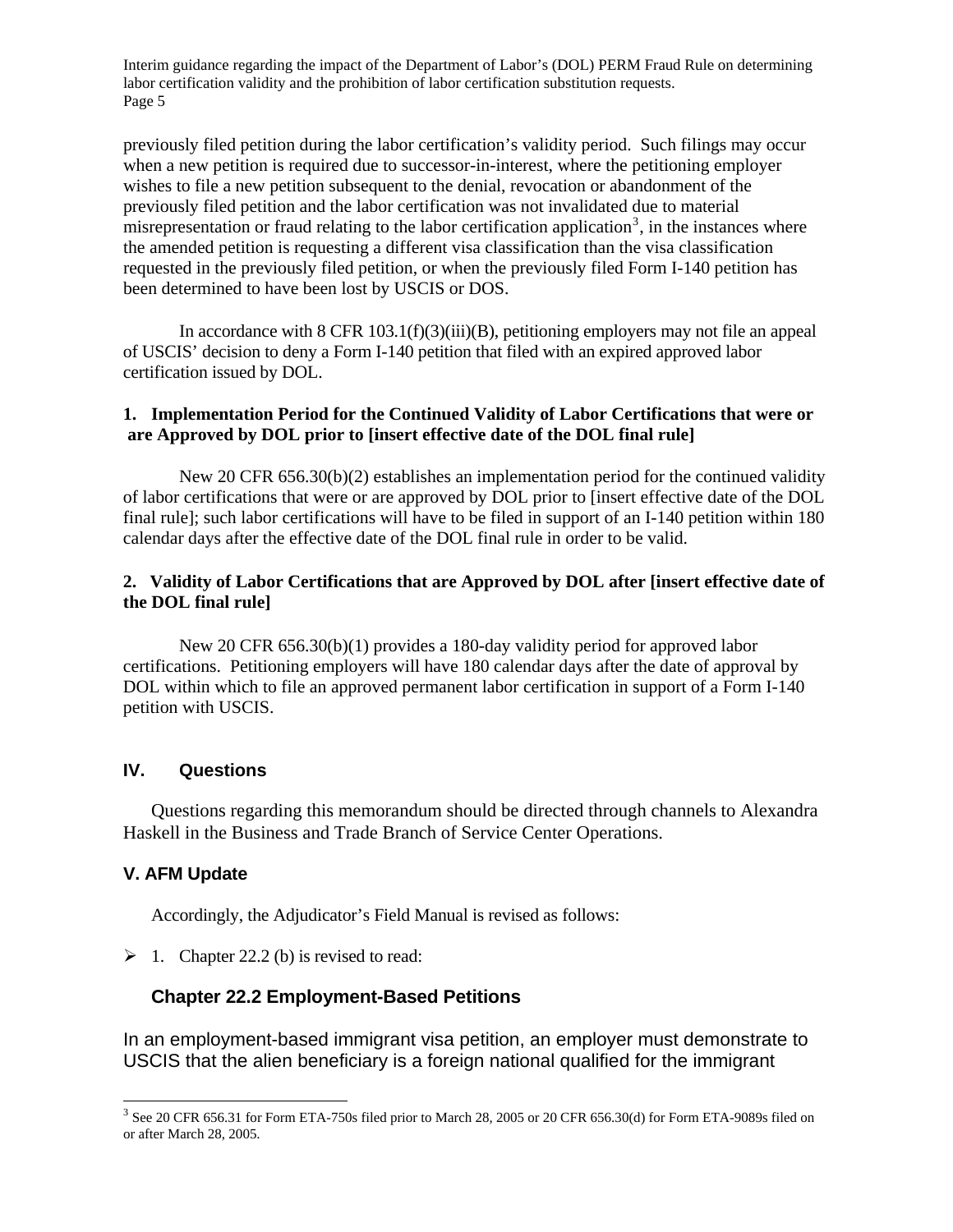classification sought. If the immigrant petition is based on an underlying certified labor certification application, then the immigrant petition must be filed during the validity period of the labor certification established by the Department of Labor (DOL). The employer must demonstrate that the alien beneficiary is qualified for the position certified by DOL. However, as discussed in more detail later in this Chapter, there are several immigrant classifications that do not require the employer to first obtain labor certification. In addition, in certain classifications, the alien beneficiary is able to self-petition for the classification sought. Below is a discussion of the initial steps that should be taken when adjudicating all employment-based immigrant petitions. A more detailed discussion of the specific immigrant classifications follows.

\*\*\*\*\*

## (b) General Adjudication Issues.

\*\*\*

(3) Labor Certifications.

\*\*\*

### (f) Validity of Approved Labor Certifications

DOL has amended the administrative regulations at 20 CFR part 656 through a final rule-making published May 17, 2007, effective on July 16, 2007 (71 FR 27904)]. DOL established through this final rule-making a validity period for individual labor certifications approved by DOL on or after July 16, 2007, as well as an implementation period for the imposition of a validity period on labor certifications that were approved prior to July 16, 2007. An approved labor certification must be filed in support of a Form I-140 petition during the validity period established by DOL. See 20 CFR 656.30(b).

USCIS will reject Form I-140 petitions that require an approved labor certification that are filed with a supporting approved labor certification that has expired. Such petitions that are accepted by USCIS in error will be denied based on the fact that the petition was filed without a valid approved labor certification.

Exception: USCIS will continue to accept amended or duplicate Form I-140 petitions that are filed with a copy of a labor certification that is expired at the time the amended or duplicate Form I-140 petition is filed, if the original approved labor certification was filed in support of a previously filed petition during the labor certification's validity period. Such filings may occur when a new petition is required due to successor-in-interest, where the petitioning employer wishes to file a new petition subsequent to the denial, revocation or abandonment of the previously filed petition and the labor certification was not invalidated due to material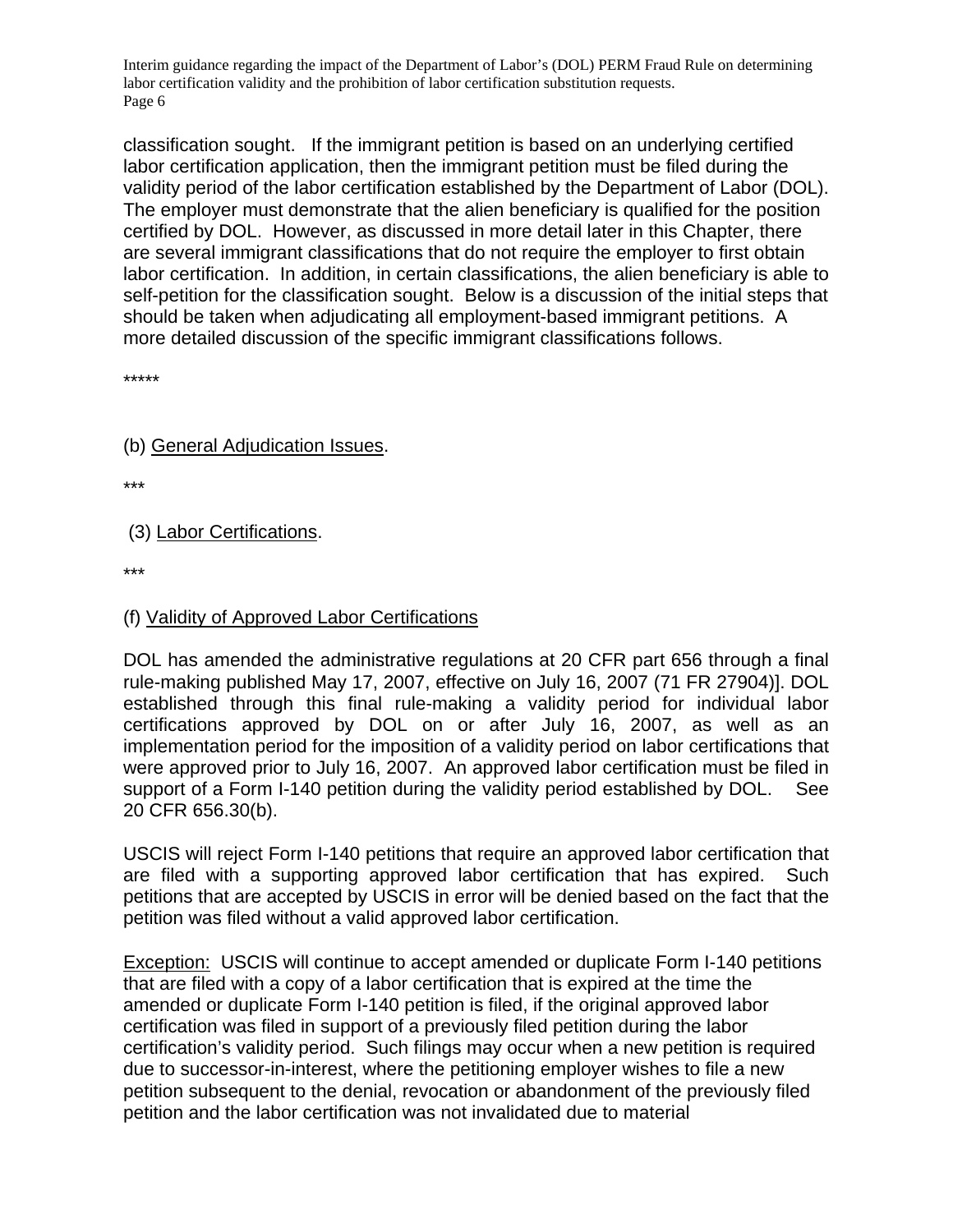misrepresentation or fraud relating to the labor certification application<sup>[4](#page-6-0)</sup>, in the instances where the amended petition is requesting a different visa classification than the visa classification requested in the previously filed petition, or when the previously filed Form I-140 petition has been determined to have been lost by USCIS or DOS.

In accordance with 8 CFR 103.1(f)(3)(iii)(B), petitioning employers may not file an appeal of USCIS' decision to deny a Form I-140 petition that is filed with an expired approved labor certification issued by DOL.

Validity of Labor Certifications that are Approved by DOL Prior to July 16, 2007: 20 CFR 656.30(b)(2) established an implementation period for the continued validity of labor certifications that were or are approved by DOL prior to July 16, 2007; such labor certifications have to be filed in support of an I-140 petition with USCIS on or before January 12, 2008, (within 180 calendar days after the effective date of the DOL final rule in order to be valid.)

Validity of Labor Certifications that are Approved by DOL On or After July 16, 2007: 20 CFR 656.30(b)(1) provides for a 180-day validity period for approved labor certifications. Petitioning employers have 180 calendar days after the date of the approval of the labor certification application by DOL within which to file the labor certification in support of a Form I-140 petition with USCIS.

\*\*\*

 $\overline{a}$ 

# (6) Labor Certification Substitution Changes.

**NOTE:** DOL has amended the administrative regulations at 20 CFR part 656 through a final rule-making published May 17, 2007, effective on July 16, 2007 (71 FR 27904). DOL has, through this final rule making at 20 CFR 656.11, prohibited the alteration of any information contained in the labor certification after the labor certification application is filed with DOL, to include the substitution of alien beneficiaries on permanent labor certification applications and resulting certifications.

Substitution Petitions filed on or after July 16, 2007: USCIS will reject all Form I-140 petitions requesting labor certification substitution that are filed on or after July 16, 2007 pursuant to 20 CFR 656.11. Such petitions that are accepted by USCIS in error will be denied based on the fact that the petition was filed without a valid approved labor certification that identified the alien beneficiary on the Form I-140 petition as the alien named on the labor certification at the time that it was approved by DOL.

Please Note: Some petitioning employers may have requested labor certification substitution during the labor certification application process with DOL. Labor certification substitution requests that are granted by DOL on or before the approval

<span id="page-6-0"></span> $4$  See 20 CFR 656.31 for Form ETA-750s filed prior to March 28, 2005 or 20 CFR 656.30(d) for Form ETA-9089s filed on or after March 28, 2005.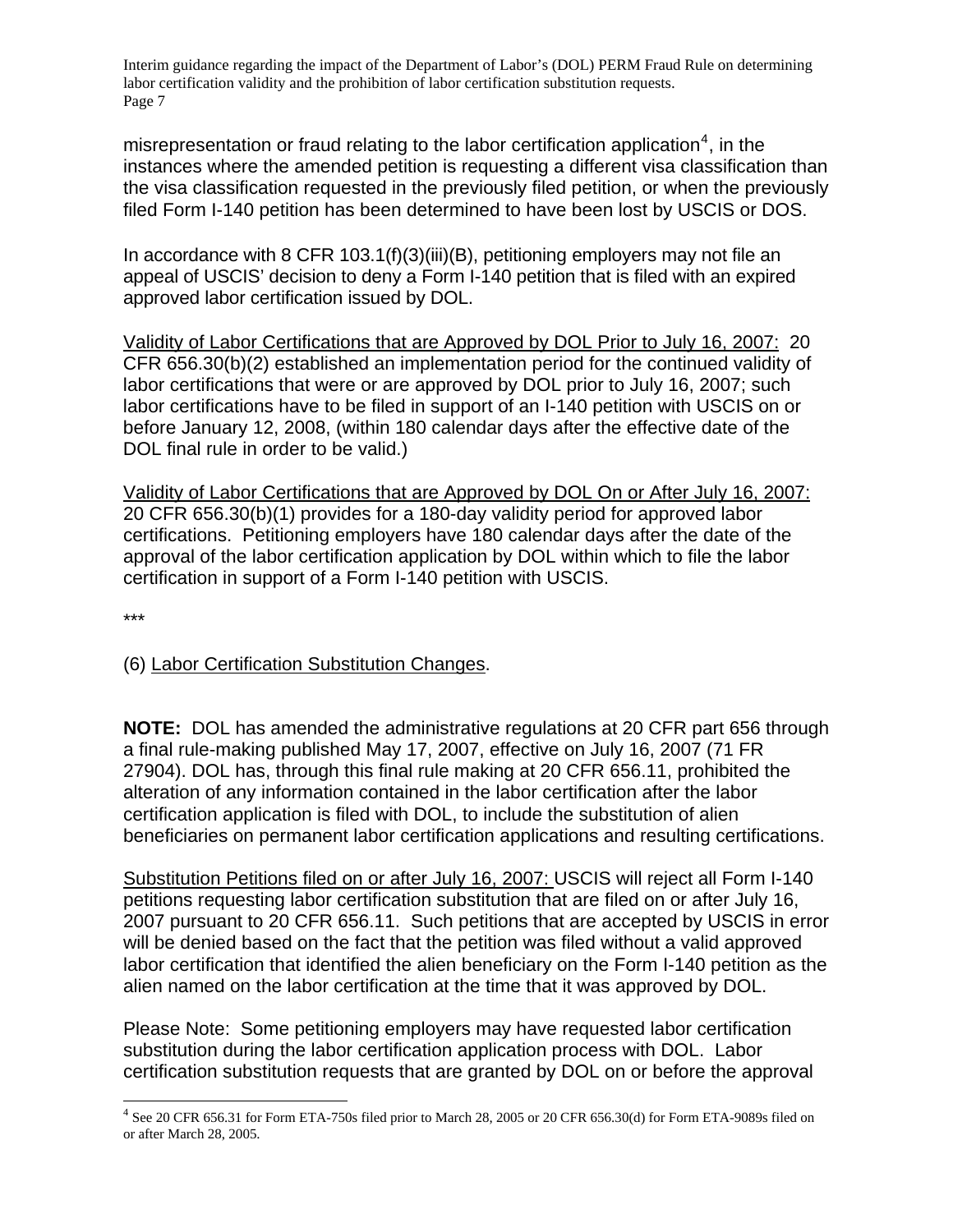of the labor certification application do not impact the validity of the labor certification. Such an approved labor certification may be accepted in support of the Form I-140 petition filed on or after the effective date of the DOL final rule, provided the labor certification is otherwise filed within the applicable time period.

In accordance with 8 CFR 103.1(f)(3)(iii)(B), petitioning employers may not file an appeal of USCIS' decision to deny a Form I-140 petition that is filed with an approved labor certification issued by DOL in the name of an alien other than the alien named in the Form I-140 petition.

## Substitution Petitions filed prior to July 16, 2007:

Historically, USCIS and DOL have allowed U.S. employers to substitute an alien named on a pending or approved labor certification with another prospective alien employee while maintaining the previously established "priority date". Labor certification substitution could occur either while the labor certification application was pending at DOL or while a Form I-140, filed with an approved labor certification, was pending with USCIS.

USCIS will continue to accept Form I-140 petitions that request labor certification substitution that are filed prior to July 16, 2007. Form I-140 petitions that request labor certification substitution that are filed prior to July 16, 2007 will be adjudicated to completion following the procedures outlined in this section, to include the adjudication of any relating motions to reopen or reconsider, or an appeal (Form I-290B) by the Administrative Appeals Office (AAO). (See the March 7, 1996, Memorandum of Understanding between the former Immigration and Naturalization Service (INS) and Employment and Training Administration.)

In such substitution filings, the petitioning employer files an immigrant petition on behalf of the new employee based on the approved labor certification, seeking to retain the priority date of the original labor certification filing. The priority date for a petition that is supported by a labor certification substitution is the earliest date the certification was accepted for processing by the DOL. Labor certifications substitutions were allowed only if the original beneficiary named on the approved labor certification, or any previously substituted alien, had not obtained an employment-based immigrant visa (or adjustment of status) based on that labor certification application.

The substituted beneficiary must have met all of the minimum education, training, or experience requirements as stated in the original individual labor certification at the earliest time the original labor certification application was submitted to the state employment office or to DOL.

For individual labor certifications filed with the Department of Labor prior to March 28, 2005, a new Form ETA-50, Part B signed by the substituted alien must be included with the petition. For individual labor certifications filed with the Department of Labor on or after March 28, 2005, a new Form ETA-9089 signed by the substituted alien